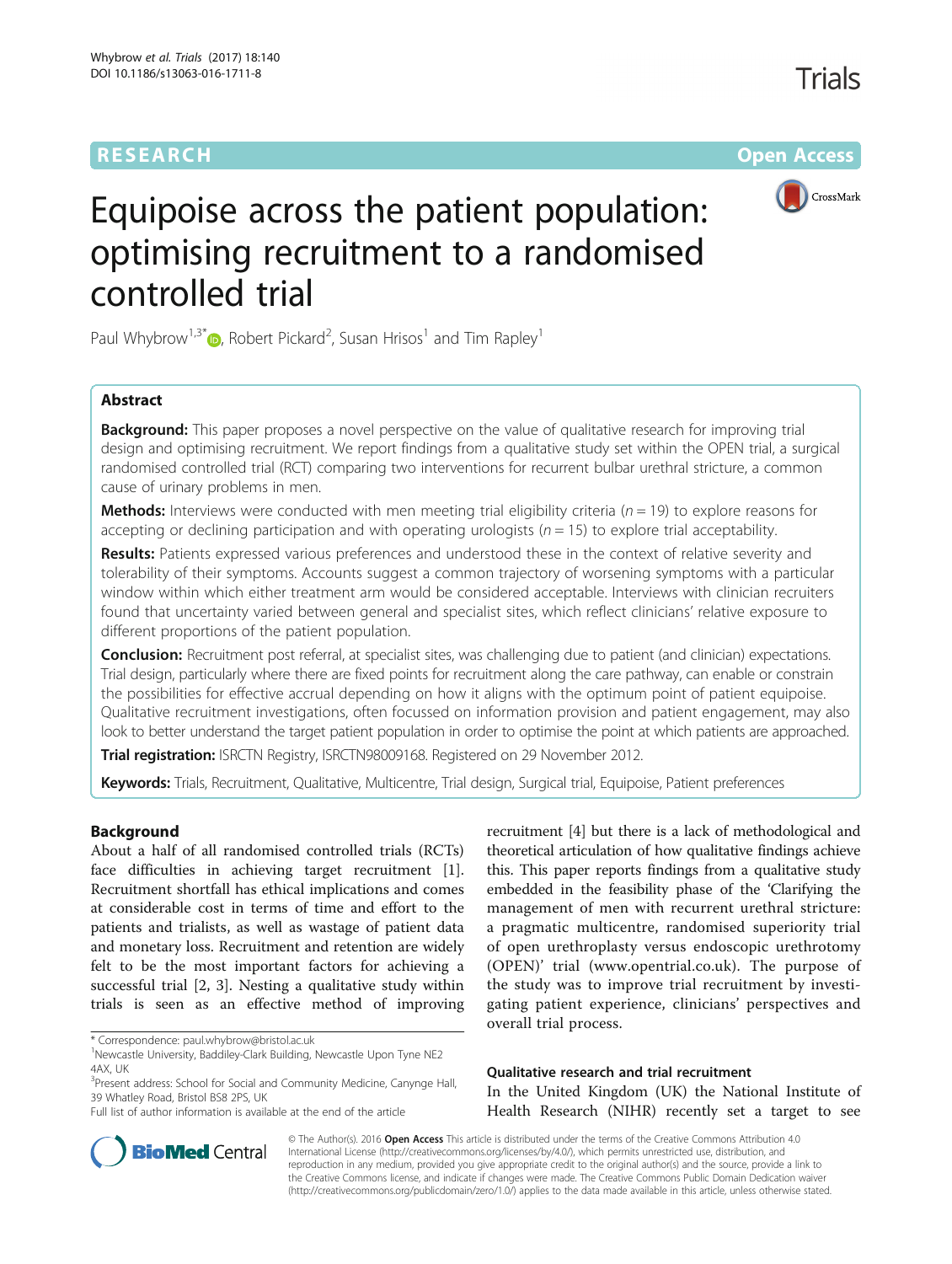more patients and health professionals participating in health research [\[5\]](#page-10-0). Trialists are challenged to reverse the trend of poor participation through improved trial design and management. Qualitative studies have emerged as key to addressing this challenge. A recent review found that trials with a qualitative component were better equipped to adapt to problems and increase recruitment [[4\]](#page-10-0). Embedded qualitative investigations are described as the 'most successful intervention' to address poor recruitment ([\[4](#page-10-0)]: 12). However, these studies can vary in quality and depth and are often poorly reported [\[6](#page-10-0)]. Successful implementation of qualitative findings requires that the research is integrated within the trial, carried out by experienced qualitative researchers and develops robust conceptual articulation of the data [[7\]](#page-10-0).

Donovan et al. have demonstrated the value of analysing clinician and patient trial-orientated interactions, focussing on recruitment activity, to improve patient information and the recruitment process [[8\]](#page-10-0). The way that clinicians present the interventions, the need for randomisation and study rationale has a significant impact on whether eligible patients feel that participation is acceptable [\[9](#page-10-0)]. Trial recruitment is a fragile process as clinicians may experience discomfort where their instinct may be at odds with the community equipoise and require training and support to adjust [\[10](#page-10-0)]. Qualitative research can be used to expose barriers hindering recruiters from engaging productively with eligible patients [\[11, 12](#page-10-0)].

The most significant barrier to trial recruitment is patient preference for a specific treatment option [[13](#page-10-0)–[16](#page-10-0)]. A number of studies have explored why patients accept or decline trial participation, revealing factors such as forms of (conditional) altruism, a sense of involvement or therapeutic misunderstandings [[17, 18\]](#page-10-0). In practice, patients' preferences are complex and often trial-specific [[6, 19](#page-10-0)] so it is important that they are acknowledged by recruiters and brought into an information exchange [[9, 12](#page-10-0), [20](#page-10-0)].

As well as paying attention to clinician and patient perspectives, it is also important to look at the congruence of trial design and standard care pathways [\[21, 22](#page-10-0)]. Practical and contextual considerations often become highly important to trial success such as needing to proactively follow up participants [[21](#page-10-0)]. Qualitative research can have an evaluative role in identifying issues with the trial design or poor enactment [\[23\]](#page-10-0). Treweek has pointed out that trials often succeed or fail on the basis of early design decisions and calls for a better awareness of practical design choices [[21, 24\]](#page-10-0).

The nature of qualitative research is situated and context-driven, which means that its distinct value can be difficult to pin down. Advocates refer to the ability to 'explore complexity', 'identify barriers' and understand 'social contexts' [\[4](#page-10-0), [8\]](#page-10-0), although it is difficult to provide definitive guidelines. Trialists should be mindful of the inability to explore all areas in a short period of time, and focus on aspects most important to their trial [[7\]](#page-10-0). In this paper we build on these discussions using the findings from our qualitative investigation of recruitment to the OPEN trial, demonstrating how they informed changes to the trial recruitment strategy. We suggest that there is benefit in better understanding the patient population and the conditions in which patients are in equipoise.

#### Equipoise and trial participation

The concept of equipoise is the ethical foundation for recruiting patients into clinical trials. It has emerged from the legal-moral discussions about the conditions under which it is ethically permissible to randomise a patient's treatment as part of a clinical trial [\[25](#page-10-0)], the concern being that recruiting to a trial may compromise the professional duty of care for individual patients. It is argued that such a responsibility is not undermined where none of the treatments are felt to be a superior option for the patient. In other words there is neither advantage nor disadvantage to the patient in either selecting a treatment or having their treatment randomly allocated [\[26, 27\]](#page-10-0):

'Equipoise is the point where we are equally poised in our beliefs between the benefits and disadvantages of a certain treatment modality. … At this point we are agnostic or resting on the fulcrum of a preference.' (Johnson et al. 1991: p. 30 in [[28\]](#page-10-0))

'Individual equipoise' (or 'theoretical equipoise') is where an individual clinician is balanced in their opinion of the available treatments. 'Collective equipoise' (or 'community equipoise') is where there is no consensus among the profession as a whole [\[25](#page-10-0), [27](#page-10-0)–[29](#page-10-0)]. Collective equipoise is the basis from which individual clinicians are often urged to put aside personal opinions and accept the collective uncertainty of their peers in order to recruit to a trial [\[27](#page-10-0), [29\]](#page-10-0).

Equipoise is often discussed in terms of adequate or sufficient uncertainty; however, it is important not to confuse this with a lack of knowledge [\[30\]](#page-10-0). There is often extensive evidence as to the safety and effectiveness of trial arms. The key aspect of equipoise is that, given the current evidence, there is an equilibrium between the alternatives [\[28\]](#page-10-0). Establishing this uncertainty in practice can be very difficult. Consider, for example, that most contemporary trials do not involve like-for-like outcomes, such as the eradication of a cancer, but multiple outcomes, such as quality of life measures or recovery time. Lilford and Jackson helpfully distinguish 'absolute equipoise', in which a treatment is either better or worse, with the more common 'effective equipoise', in which there exists a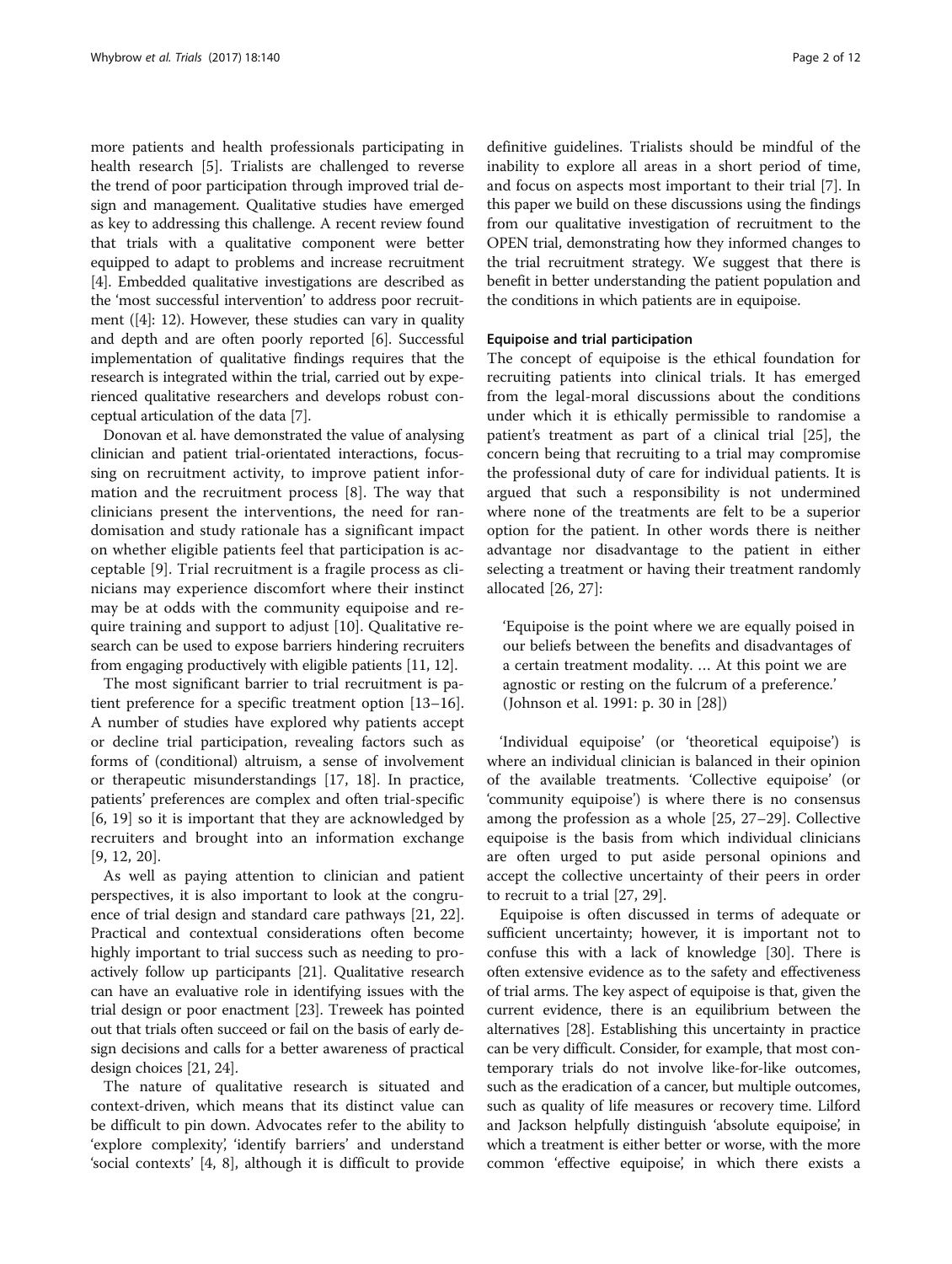trade-off between multiple outcome measures [[29](#page-10-0)]. Many contemporary trials, like the OPEN trial discussed in this article, involve effective equipoise in which the balance between treatments involves a trade-off between known differences in the treatments.

Within trial literature the concept of equipoise has been discussed almost exclusively from the perspective of professionals and the medical community (the 'we' in the Johnson et al. quote above, is referring to professionals). The literature on shared decision-making and equipoise tends to focus on how best to communicate clinical or collective equipoise to a patient, rather than on whether patients themselves are in equipoise [\[10](#page-10-0), [27](#page-10-0), [30](#page-10-0)]. However, the idea of being fully informed yet poised between alternative treatments is entirely applicable to patients' decision-making. Ethical trial recruitment requires that patients are informed yet have no preference between treatments [\[31\]](#page-10-0). The prominence of clinical rather than patient equipoise in the trial literature is a reflection of how the field developed within highly clinical, often oncological, trials which presuppose a particular form of patient-professional relationship, where the professional has specialist knowledge and the patient is required to accept equipoise by proxy [\[31](#page-10-0)]:

'In theory a patient who gives informed and voluntary consent to enter a randomised trial has achieved the equilibrium of equipoise. In practice equipoise among patients ranges from personal to proxy.' (Alderson, 1996: p. 135 in [[31\]](#page-10-0)).

However, there is no need for equipoise by proxy where the necessary information is easily communicated and understood by patients, as they would be able to reach personal equipoise themselves. With regards to recruitment, trialists often work on the basis that patients are most amenable to participation when they adequately comprehend clinical equipoise. What has not yet been explored, to the best of our knowledge, is how patients' equipoise may encompass value-driven factors that differ from the evidence-based clinical uncertainties of the trial. Neither has it been considered that the patient population, like the professional community, may have collective equipoise. In this paper we use the concept of equipoise to understand patients' decisions about whether or not to participate in the trial.

#### The OPEN trial

Bulbar urethral stricture is a narrowing of the urethra caused by scar tissue and is a common cause of urinary difficulties in men. The OPEN trial compares the effectiveness of two surgical interventions: urethrotomy and urethroplasty. Urethrotomy is a relatively straightforward operation in which the scar is incised using an endoscope

passed down the urethra. However, the scar tissue and urinary difficulties often recur typically within 2 years. Urethroplasty is a more invasive operation which involves reconstructing the urethral tube through a skin incision between the legs and using graft tissue taken from inside the mouth. The OPEN trial has established urological centres across the UK to randomise men with recurrent urethral stricture between these two surgical interventions. The eligibility criteria is to be 16 years or older with no upper age limit. Men must have a bulbar urethral stricture and have undergone at least one previous intervention for the stricture. However, there are no exclusion criteria for the severity of symptoms.

Accrual for the OPEN trial faces particular challenges that require investigation. Participants must be willing to have their intervention allocated at random. Furthermore, the treatment options differ in invasiveness and the duration of postoperative bladder catheterisation. The relatively low prevalence of recurrent urethral stricture entails the need for multiple recruitment sites across the UK, leading to variation in recruitment practices and resources as well as clinician bias [[1\]](#page-10-0). Lastly, men with the condition often prefer to self-manage and conceal symptoms rather than seek curative treatment [[32](#page-10-0)]. To explore these challenges, the OPEN trial employed a nested qualitative study, interviewing both patients and clinicians to better understand and inform feasibility of the recruitment process.

#### Methods

Interviews were with 19 men who were eligible for participation in the OPEN trial and 15 urologists seeing and treating men with urethral stricture. Patients were approached about trial and qualitative study participation during their treatment decision-making at urology sites across the UK. At the close of the qualitative component, 25% (40/159) of those screened for trial participation said that they would be willing to take part in an interview. To be eligible for the trial, a patient will have had one previous intervention for urethral stricture; all those interviewed had, therefore, undergone previous stricture surgery but their symptoms had returned. The researcher (PW) contacted all those who were willing to be interviewed. Following ethics approval (reference: 12/NE/0343) and individual informed consent, semistructured interviews explored men's experience of the disease, their treatment preferences and their experience of trial recruitment. Of the 19 patients interviewed, 9 men had also consented to treatment randomisation and 10 had declined full trial participation.

Fifteen clinicians were also recruited from a list of practicing urologists in the UK and included some who were recruiting to the trial  $(n = 9)$  and others who were either not involved  $(n = 2)$  or who were considering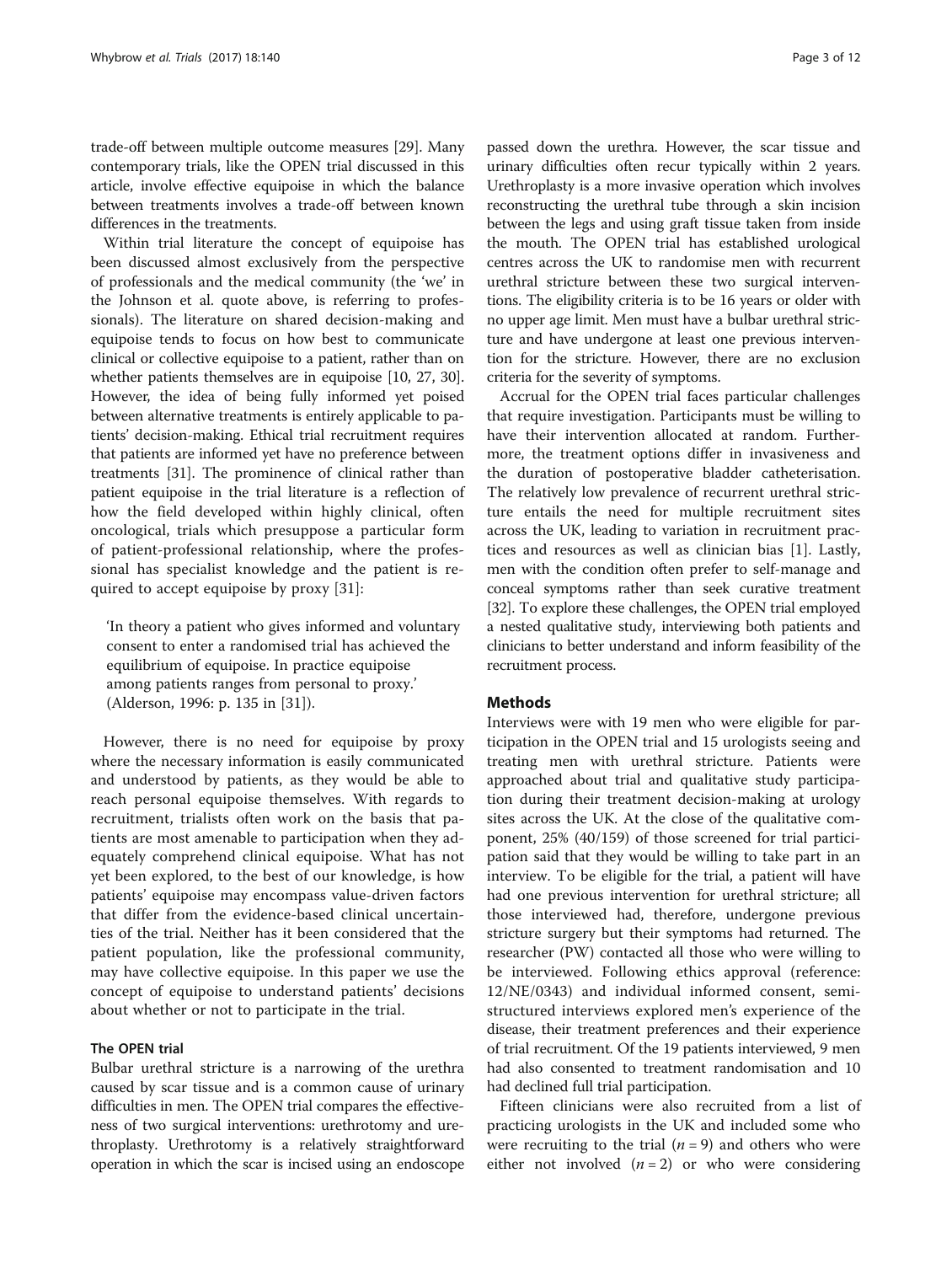participation ( $n = 6$ ). The researcher (PW) contacted clinicians by telephone or email and conducted the audiorecorded interviews either face-to-face or by telephone. Recordings were transcribed verbatim, anonymised, then coded and analysed following the broad principles of thematic analysis [[33](#page-10-0), [34](#page-10-0)]. Analysis was undertaken alongside data collection, so analysis of prior interviews informed both the sampling decisions and interview questions. We used Qualitative Data Analysis (QDA) software to support the management and retrieval of data [\[35](#page-10-0)], as well as writing analytic memos and using tables, process maps, and diagrams to further explore and refine emergent issues [\[34](#page-10-0)]. Analysis was also supported by discussion of anonymised transcripts in trial meetings and regular qualitative data clinic sessions, which included health professionals and social scientists from a range of clinical and academic backgrounds.

#### Results

The findings are reported in three sections: Patient preference, Clinicians' perspectives and Organisation of care and trial recruitment. The purpose is to illustrate how the qualitative investigation improved our understanding of patient preference and clinician practice, and how these could be mapped to the existing trial design.

#### Patient preference

Nineteen men, ranging in age between 25 and 70 years old (median = 36), were recruited from five urological clinics. Most of the men interviewed had had one or two previous urethrotomies, three had had three or more repeat urethrotomies. Bulbar urethral stricture is a benign urological condition that significantly impacts on men's lives. The main symptoms are frequent and prolonged visits to the toilet that mean waking during the night, disruption to work and social life, and the threat of social embarrassment [\[32\]](#page-10-0). The patients interviewed were sympathetic to the purpose of the trial, although, as with other trials, often declined participation because of an overriding preference for one option.

#### Preference for urethrotomy

Those men who expressed a preference for urethrotomy said that it was to avoid wearing a catheter, taking time off work or undergoing the 'serious' operation necessary for urethroplasty:

'I didn't fancy losing 3 months, 4 months off work, couldn't afford to.' (Patient, declined)

'You're going to be in hospital for a couple of days you have the catheter in for over 10 days or what not. It's kind of, no it's freaked me out a little bit. I'm quite happy with urethrotomy.' (Patient, declined)

The shorter recovery period and minimum disruption to their work and lifestyle appealed to them and could be underpinned by the private nature of the condition. Concealment, particular to conditions such as bulbar urethral stricture, reinforces the tendency to avoid time off work or wearing a catheter [\[32\]](#page-10-0).

Patients were aware of the trade-off between repeated treatments versus the possibility of a permanent solution:

'Nobody really fancies surgery but [the clinician] says I should have [urethroplasty] done and I said, "well I will next time and I will make the time for it". I'll have to because if you add up all the time I've had for [urethrotomy] that I've lost I could have been sorted by now.' (Patient, declined)

Bulbar urethral stricture, although a significant burden on men's lives, is a benign condition that lacks the sense of fear and immediacy that other patients might experience with conditions such as cancer. This means that these men could reasonably opt for the 'short-term solution' of urethrotomy and potentially delay curative treatments:

'The operation I've already had, I'm quite happy with that until it's really necessary to move on.' (Patient, declined)

Delaying a more serious operation (urethroplasty) until 'moving on' is necessary or unavoidable, was a common justification for having a preference for urethrotomy:

'I don't think I could go through that operation unless anything drastic happened [yeah] where I really feel, you know, the pain was getting too much.' (Patient, declined)

#### Preference for urethroplasty

Other interviewees declined randomisation due to an overriding preference for urethroplasty. The common account of these patients is that they are seeking a curative solution because the symptoms and recurrence, despite previous urethrotomy, were no longer tolerable. For these patients being randomised to another urethrotomy was not acceptable:

'I've tried that and it didn't work, why would I do it again?' (Patient, declined)

Some of these men who were actively seeking an alternative to urethrotomy, had been referred for that purpose and had travelled some distance to see a urethroplasty specialist. These patients saw themselves as being at a point in which urethrotomy was not an acceptable treatment option. As the following extract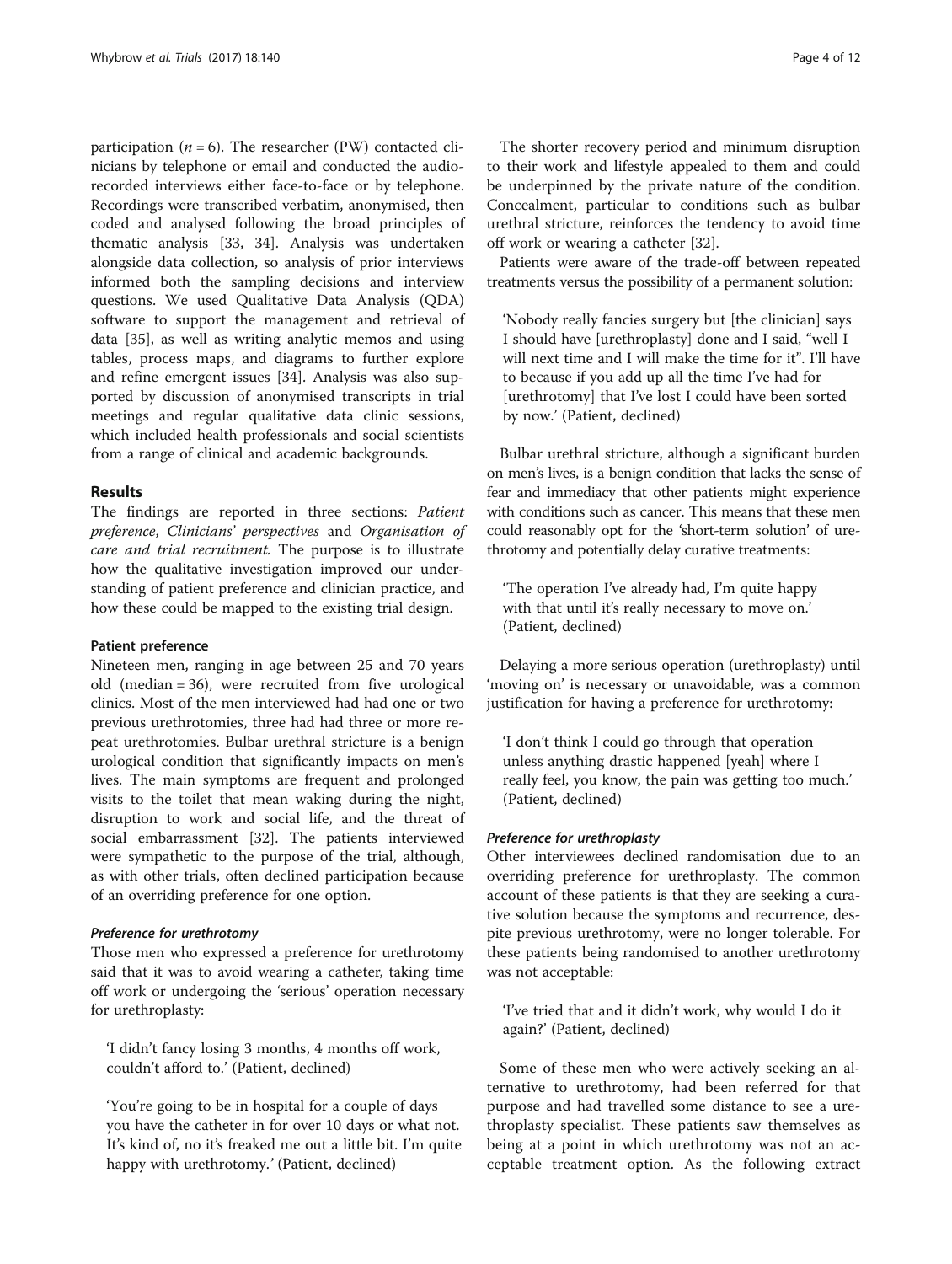<span id="page-4-0"></span>illustrates, they can be understood as being past the point of equipoise:

'I don't see the sense in sitting here in 6 months' time going in for regular dilation because, you know, there has to come an end to it somewhere. So that's the route I went down. And I said [to the consultant], "look you know, I'm very happy to help in any way that I can [with the trial] but, eh, I'd rather go for the sort of bigger op on the basis that there's a good chance that will sort it out and make life more comfortable for a longer period of time". And that's where I'm at.' (Patient, declined)

A key detail is the idea of being at a specific point, or as this participant said 'that's where I'm at'. This is representative of other accounts of declining trial participation due to a preference for urethroplasty. It should be noted that there was no particular number of previous urethrotomies that helped to frame the decision: some were unwilling to have a second, others were willing to receive a third or fourth.

#### Accepted randomisation

The nine men interviewed who accepted randomisation described being at a point in which the difference in cost and benefits of each treatment were negligible. Three expressed a weak preference but were still willing to 'help out'. The other six said that, given the evidence, they were undecided which treatment would be best for them at that point in time. These patients can be understood as being at a point of equipoise as they are informed, having weighed the comparative costs and benefits of the two alternative treatments, yet have no strong preference. They are, with the current information they have to hand, agnostic, or equally poised, between the desire for a shorter recovery time and the possibility of a curative solution:

'[With urethroplasty] I'm not so worried about the catheter. I would take the time off and just sit that out […] But it's, obviously, [worrying] that you will make a full recovery afterwards and you won't be

having to look after your wounds forever, essentially. That's the worry on that. [Consultant] got a very good reputation for this sort of thing. So it's not this actual procedure that bothers me, it's the recovery afterwards and affecting your ability in later life. […] As for concerns about the urethrotomy, my main concern with that is that I don't want to keep having that every 2 years. It was a relatively painless operation. I was in and out during the same day. But I don't want to keep going back every 2 years or so to have that repeatedly done.' (Patient, randomised)

This patient decided to have his treatment randomised and is a good example of a point of equipoise within the OPEN trial. Having had two previous urethrotomies, he was willing to have another but also ready to try the more invasive alternative. The man describes being worried both about recovering from urethroplasty and needing repeat surgery, which are the uncertainties underpinning the OPEN trial. This balance of factors illustrates the necessary uncertainty for accepting random treatment allocation and trial participation. Interestingly, however, the same patient commented that, were there to be a next time, he would no longer be indifferent:

I: 'Would you feel disappointed at all if you were randomised to the urethrotomy?'

R: 'I'm not disappointed at this stage, no. I think, obviously, the next time, I would probably be heavily in favour of the other.' (Patient, randomised)

Such accounts suggest a particular window of opportunity in which men with recurrent bulbar urethral stricture are in equipoise and willing to accept randomisation.

Patients' balanced the immediate inconvenience of a long recovery period with better chances of a curative solution. Table 1 illustrates how treatment decisions were closely related to patients' perception of the severity and manageability of their symptoms. Those with an overriding preference understood their own urethral stricture symptoms to be at a particular point: either too slight to consider a serious operation or too severe not to.

Table 1 Summary of patients' accounts of their treat preferences

| Decision               | Preference                   | Symptoms                                                                                     | Operation                                                                                                    |
|------------------------|------------------------------|----------------------------------------------------------------------------------------------|--------------------------------------------------------------------------------------------------------------|
| Declined randomisation | Preference for urethrotomy   | Symptom recurrence and severity is tolerable                                                 | Symptom recurrence sufficiently tolerable<br>to not want to endure serious operation<br>and recovery time    |
|                        | Preference for urethroplasty | Symptom recurrence and severity no longer<br>tolerable. Patient desires a permanent solution | Desire for long-term solution overrides<br>immediate symptom relief. Unwilling to<br>risk further recurrence |
| Accepted randomisation | No preference                | Symptoms tolerable but considering<br>serious operation                                      | Willing to commit to recovery time.<br>An additional repeated urethrotomy is<br>also acceptable              |
|                        |                              |                                                                                              |                                                                                                              |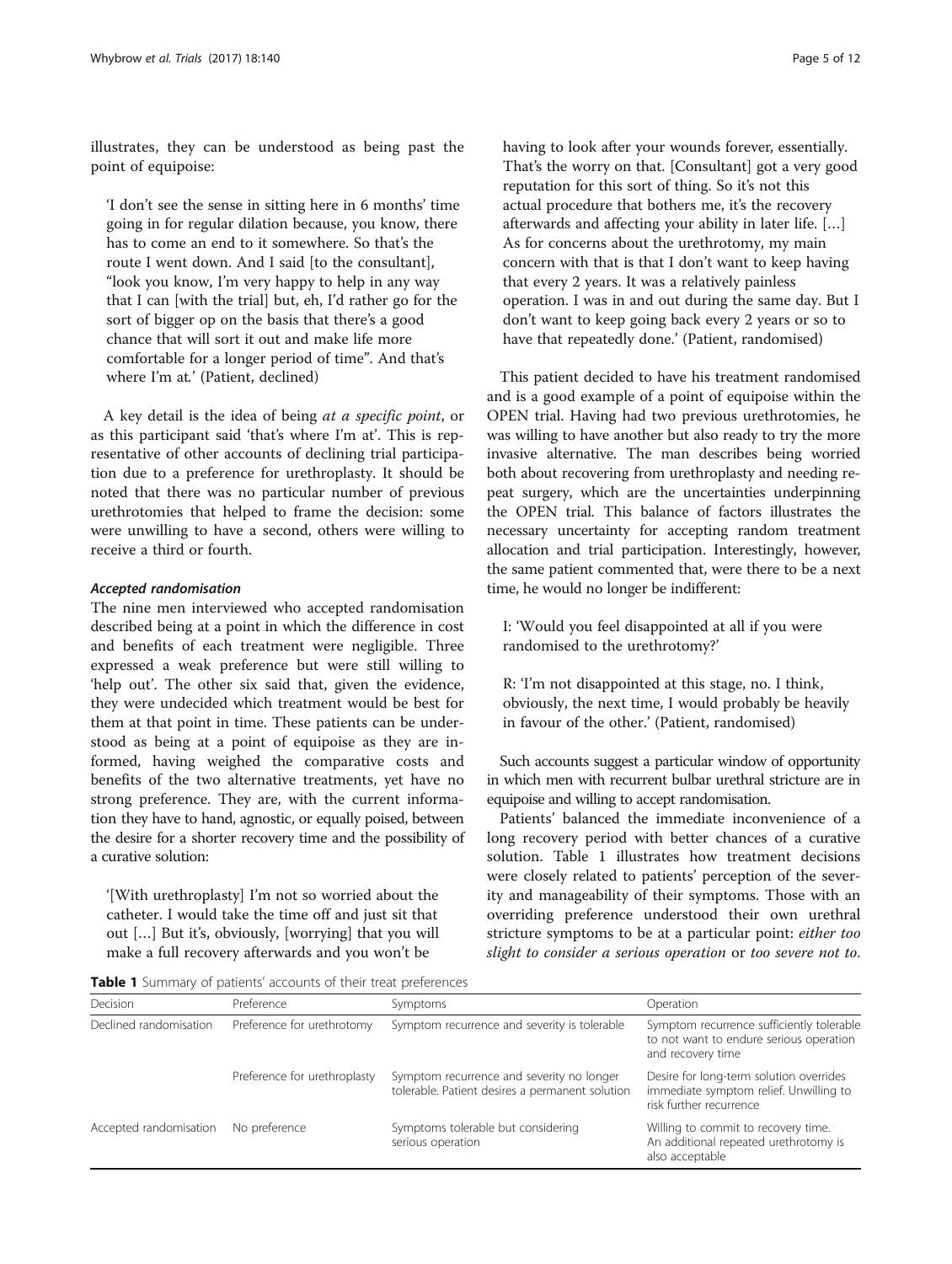An important contribution of the feasibility qualitative study is to highlight how equipoise happens within particular margins of symptom severity and manageability.

#### Clinicians' perspectives

The OPEN trial is multicentre with participating urology clinics across the UK. Fifteen clinicians from 15 sites were interviewed in order to better understand their perception of the trial and recruitment practices. Their years of experience range broadly from 4 to more than 30 years. Some clinicians reported common concerns around time constraints, resourcing and questions regarding patient eligibility. All clinicians were supportive of the OPEN trial and felt that it would answer a valuable clinical question. An important distinction to make at this juncture is that there are two types of clinicians participating in the trial: specialist urologists and general urologists. Specialists are able to offer both of the OPEN trial treatment options as they are trained to carry out urethroplasty, whereas general urologists are only able to deliver urethrotomy and would refer patients to a specialist if they feel that urethroplasty is required. A key finding, and purpose of this section, is that general and specialist urologists differed in their approach to recruitment.

#### General urologists

Most general urologists anticipated that eligible patients would prefer urethrotomy and that this would be a barrier to recruitment. General urologists' accounts presented this as the 'easy' option that patients would 'obviously' prefer:

'If you give the patient the option of having an endoscopic procedure where he goes home the same day versus being referred to another unit somewhere else for an open surgical procedure then obviously patients might go for the easier option.' (General urologist)

'Most patients are going to opt for a urethrotomy and not a urethroplasty but you can either have day case operation and go home with a catheter for a day or two or you can have a major procedure and be in hospital for a few days and I think it's just going to be hard: why would I want to be randomised, I'd rather just have the easy one.' (General urologist)

These expectations were related to ideas about the average types of eligible patient. General urologists described men with recurrent stricture as being older or with relatively minor symptoms. These men were typically treated by repeated urethrotomies and selfmanagement using the adjunctive technique of intermittent self-dilatation (ISD). Putting these patients forward for randomisation would be challenging:

'I think the work [of the OPEN trial] needs doing, it's a good study to do. I think we will have a few issues with people opting to have an operation that we may not have recommended in the normal situation.' (General urologist)

Although eligible, randomising these patients proved difficult when at odds with their routine clinical practice. The following quote suggests a blurred line between what the 'old guys' want and what the general urologist is comfortable offering:

'There are few guys, old guys, who really don't want to have an urethroplasty that keep getting urethrotomy. You know most of them, after I have seen them, will go with the urethrotomy and then send him home generally.' (General urologist)

The perceived expectations of the 'older patients' or those with 'relatively minor symptoms' underlie the clinician's temptation to be selective in identifying potential participants:

'If somebody has a very simple urethral stricture and then you will think "oh, why should I subject this person to an open procedure rather than just an optical urethrotomy?"' (General urologist)

'I think we do treat the different age groups slightly differently so the young guys are more likely to go for a urethroplasty […] whereas your elderly guy, you're trying to avoid operations, […] I think there is a lot of individual basis that we are going to make these decisions on.' (General urologist)

Uneven representation of the treatment arms can be seen to be an extension of what the clinician felt that their patients wanted or needed. The perceived expectation of the 'typical' patient with recurrent stricture led to a tendency to recommend urethrotomy:

'Patients who would like to take the chance [with urethroplasty] if you tell them that with the urethrotomy there is a certain chance that you'll be fine you won't need the reconstruction so they might go for that'. (General urologist)

The findings of the qualitative study, therefore, highlight a preference, a selection bias, of general urologists (See Table [2](#page-6-0)). However, it is important to note how this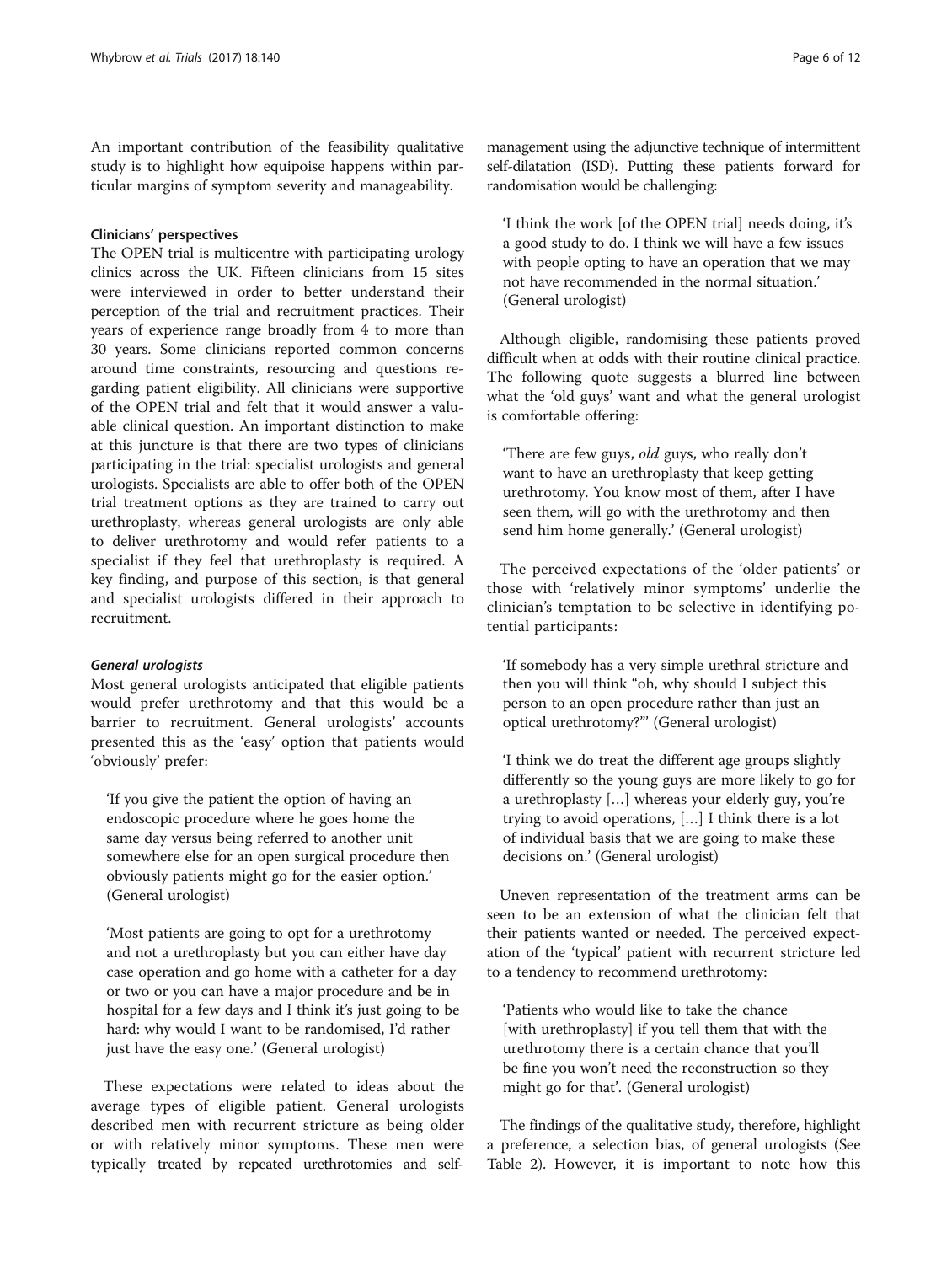| Trialist                | Patient population                                | Clinicians' expectations               | Recruitment practice                                                           |
|-------------------------|---------------------------------------------------|----------------------------------------|--------------------------------------------------------------------------------|
| General urologist       | Older, history of self-management and urethrotomy |                                        | Patients will opt for urethrotomy Older patients excluded, reluctance to refer |
| Specialist<br>urologist | Younger, complex referrals                        | Patients will opt for<br>urethroplasty | Reluctance to suggest a repeat<br>urethrotomy                                  |

<span id="page-6-0"></span>Table 2 Comparison of trialists' expectations and recruitment practices

preference is underpinned by consideration of patients who tends to be older or with relatively minor symptoms.

#### Specialist urological surgeons

Specialist clinicians anticipated the opposite: that few patients would be willing to consider another urethrotomy and that overriding preference for urethroplasty would be a barrier to recruitment (see Table 2):

'I would imagine for somebody who's had two urethrotomies, of average – of typical age, probably 75% of them definitely are happy to proceed to the urethroplasty.' (Specialist urological surgeon)

Specialists see a large proportion of referrals with either severe or complicated strictures referred specifically with the intention of discussing urethroplasty as a treatment option:

'One of [my] concerns with the OPEN trial is that the guys I'm seeing are generally those who have been referred to me with a view to doing an urethroplasty.' (Specialist urological surgeon)

'They may have already had two or three urethrotomies and now they are referring them on with a view to a urethroplasty.' (Specialist urological surgeon)

Specialists found it hard 'selling' the trial to patients and felt compelled to guide them towards urethroplasty, especially cases that were severe or complex. Here, a specialist describes an encounter with a man who has been tolerating severe symptoms:

'He said, "oh that's about normal (!)". I said, "well if I told you that was less than 10% of the flow of a normal person and that you're leaving behind more than half a bladder full of urine, how would you react to that?" And he said, "oh that's terrible!" I said, "yes, well you really should have an [urethroplasty] operation!"' (Specialist urological surgeon)

In this case, despite the patient's eligibility and uncertainty, the surgeon could not remain neutral and was compelled to recommend urethroplasty. Such accounts are evidence of a lack of clinical equipoise at the limits of the eligibility criteria [[10, 27\]](#page-10-0). Many specialists

described the difficulty in staying neutral. Even if they would not explicitly recommend urethroplasty, they reported producing language and terminology representing treatment arms unevenly:

'If you say to them you can have a more complicated operation you've got a 95% chance of being cured versus we can keep doing this [urethrotomy] every couple of years and you'll end up urethral cripple, most of them will take the option [of urethroplasty].' (Specialist urological surgeon)

The eligibility criteria for the OPEN trial has no upper age limit. Neither is the severity of the stricture symptoms a reason for exclusion from the study. However, interviews reveal how, in practice, this can be grounds for selectivity in approaching patients. Previous nested qualitative studies have highlighted clinician 'selection bias' as a distinct barrier to recruitment. Similarly, our result found that despite supporting the trial, general and specialist urological surgeons admitted to only discussing the trial with certain types of patient, or struggling to represent the arms of the trial evenly. These findings highlight the need for training to support and promote more standardised recruitment practices across participating sites [\[36\]](#page-10-0). However, the difference between general and specialists invites a closer look at how the trial is integrated with the organisation of care.

#### Organisation of care and trial recruitment

The OPEN trial qualitative feasibility study found evidence that patient preference and clinician 'selection bias' are potential barriers to trial recruitment. As with previous trials, it is important to engage with these issues through such actions as improved patient information and recruiter training [[36\]](#page-10-0). The findings also illustrate how patients may have a particular window in which they are in equipoise and that clinical selection bias reflects differences in general and specialist practice. In this section we map these findings onto the organisation of stricture patient care and trial recruitment design. Patients reported changes to their preferences and anticipated changing their preference in the future. This illustrates how preferences are dynamic and have a temporal dimension. Those who opted for urethrotomy felt that it was too soon to consider the alternative and those who opted for urethroplasty felt that it was too late not to. So although preference between individual stricture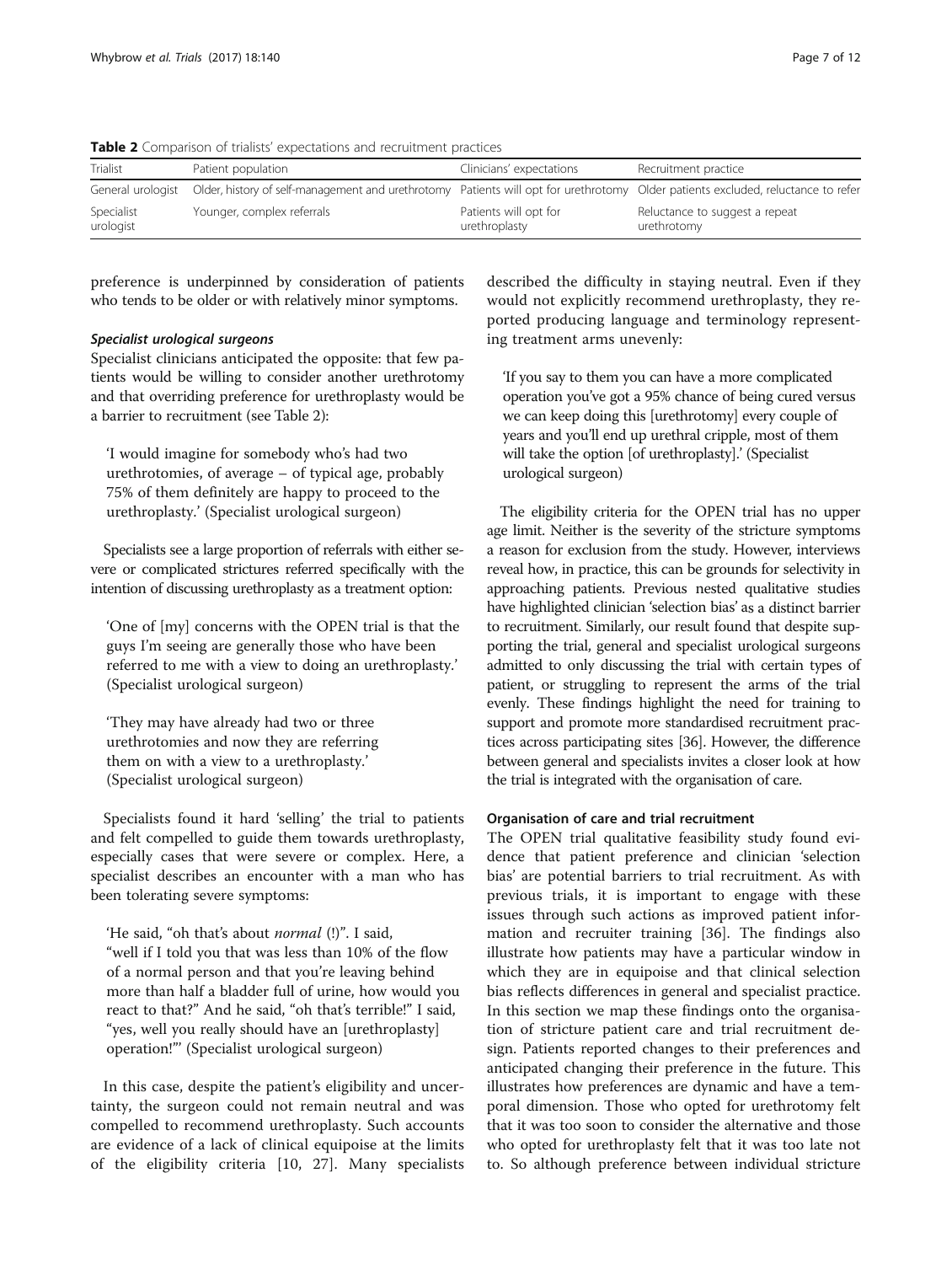<span id="page-7-0"></span>patients differed, there exists a common trajectory underpinning these decisions. Patients in equipoise described being at a particular point in which differences in cost and benefit of each operations were negligible.

Once these men seek help they will typically be referred by a general practitioner to a urological clinic. At this point a lot depends on geographical location; the majority will go to their nearest general urological clinic while others go to a specialist centre. In the first instance, urethral stricture patients are most likely to be offered a urethrotomy. Many of these patients will experience symptom recurrence anywhere between 3 months to several years and will return to the clinic to discuss further treatment. This is the point at which the patient is eligible take part in the OPEN trial.

Taken alongside clinicians' accounts, this suggests that the population of eligible urethral stricture patients is unevenly represented between general and specialist sites. General urologists have a higher proportion of stricture patients receiving repeated urethrotomy treatments, either because their symptoms are relatively minor and tolerable, or because they wish to avoid a serious operation or travelling to a specialist. Specialists are more likely to encounter patients considering urethroplasty and who may have been referred for that purpose.

At the onset of the OPEN trial recruitment (spring 2013) all patients were being recruited from specialist centres. This made practical and organisational sense: consultants involved in setting up the trial were based at these sites and were able to deliver both treatment arms. However, the qualitative findings illustrate how patients approached at this point tended to be ready for urethroplasty and are, therefore, not in equipoise. Patients reported a common trajectory of worsening symptoms underpinning their decision about trial participation. What was needed was to recruit patients earlier in their treatment pathways, before specialist referral, when their symptoms are tolerable enough to consider a repeat urethrotomy. One way to do this, and part of the recommendations of the feasibility study, was to increase involvement of the general urology sites to capture patients earlier in their condition.

#### **Discussion**

The aim of the OPEN trial is to establish the relative benefit and cost-benefit of urethroplasty and urethrotomy over 2 years for treating men with recurrent bulbar urethral stricture. Urethral strictures can be treated either with a urethrotomy, which is essentially a symptom palliation procedure, or the more time-consuming and invasive urethroplasty, which may be a curative solution. In order to participate in the OPEN trial, patients need to be equally poised in their belief about the relative benefits and disadvantages of each treatment.

#### Timing of approach

The results highlight how patients' decisions to accept or decline randomisation were situated within the overall trajectory of their illness and treatment. Generally, the longer a patient has had a urethral stricture, the more likely it is that their symptoms will return and the more likely they are to want to commit the time necessary for the possible curative solution promised by urethroplasty (see Table [1](#page-4-0)). Patients who felt that their symptoms were tolerable were less likely to commit to the recovery time and more likely to opt for urethrotomy. Therefore, patient preference can be understood within the context of a stricture patient's common trajectory of worsening symptoms. There was a particular window of opportunity in which patients were willing to accept either procedure. The OPEN trial initially relied on approaching patients at specialist sites. However,

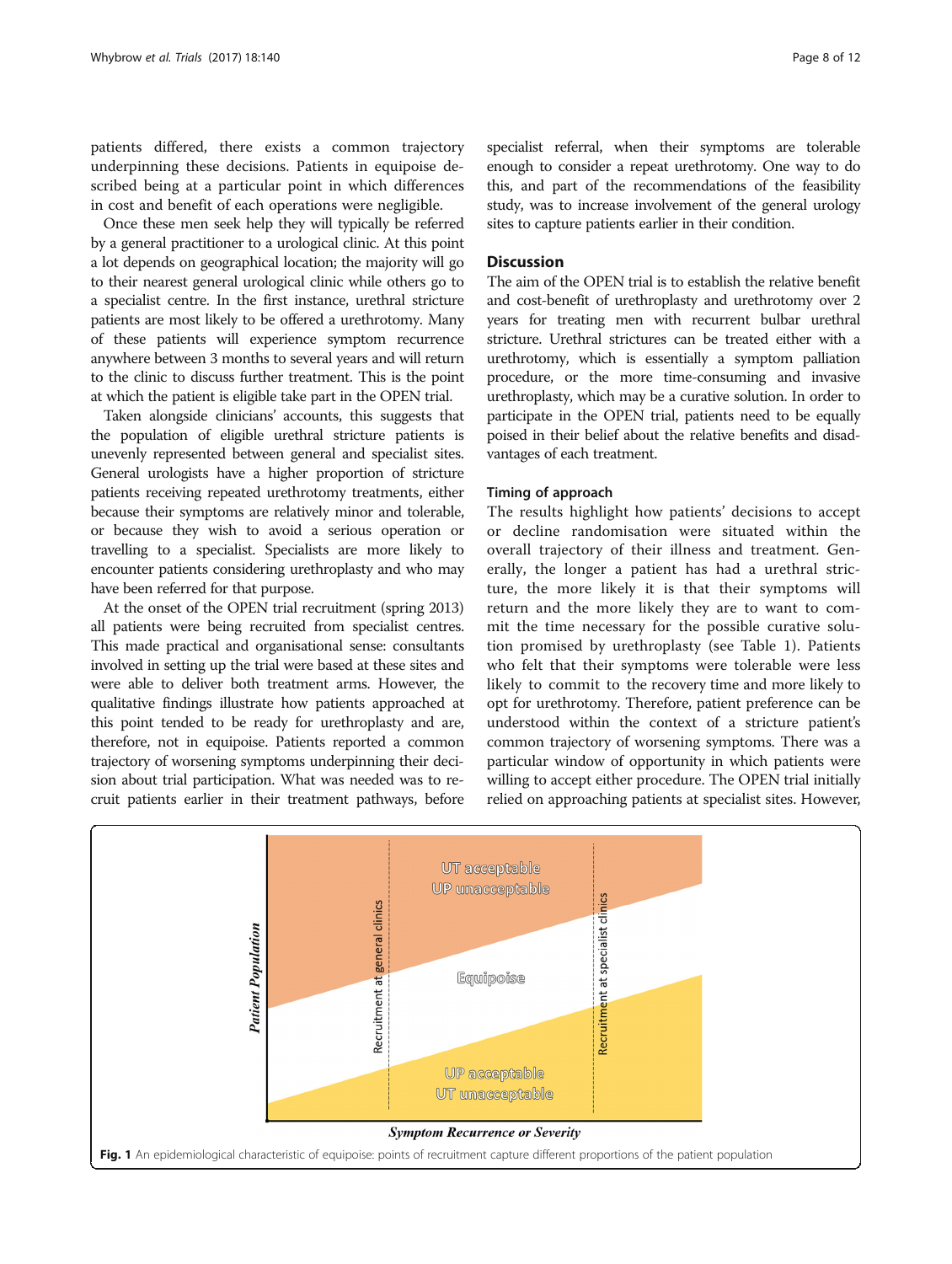this was misaligned with the point at which the patients were most likely to be in equipoise (Fig. [1](#page-7-0)). Following the feasibility study, the OPEN trial has opened more general centres in order to capture patients earlier in their illness trajectory. This change to recruitment practice had the desired improvement to recruitment. General site recruited at an average of 30% of screened patients compared to 27% in the specialist centres. However, setting up the additional sites was resource-intensive for the trial team.

#### Clinical and collective equipoise

The qualitative interviews with clinicians found, similarly to other trials, inconsistent recruitment practices, selectivity and conflicts between trial recruitment and local clinical practice. This was to be expected as recruiting to a clinical trial is known to be emotionally and intellectually challenging, especially where it conflicts with routine clinical judgements [\[10](#page-10-0)]. Recruiters often struggle to offer trial participation with patients on the limits of eligibility [[10](#page-10-0), [27](#page-10-0)], such as extreme ranges of age or symptom severity. A unique finding within this study is the difference in clinical bias between general and specialist sites. Specialist urologists were reluctant to randomise patients whose symptoms were severe, while general urologists found it difficult to refer patients' whose symptoms were manageable with a repeat urethrotomy. These differing perspectives correspond with the types of stricture patient they typically treat. General urologists see patients with moderate symptoms while specialists see more complex and severe cases (see Table [2](#page-6-0)).

We suggest that the difficulty that recruiters have in achieving clinical equipoise is not adequately explained as individual bias, but is partially an outcome of their relative position in the organisation and division of urethral stricture care. As the eligibility criteria for the trial includes patients with moderate and severe symptoms, the target population is unevenly distributed between sites. As a whole, the urological profession achieves collective equipoise. However, individual recruiters may struggle to align their practice with clinical equipoise when they manage a particular proportion of the patient population (see Table [2\)](#page-6-0).

These findings add to the evidence that recruiting to a clinical trial is highly challenging and the importance of training to help clinicians overcome individual bias and communicate the delicate issue of collective equipoise [[22, 27](#page-10-0), [36\]](#page-10-0). Furthermore, we suggest that the difficulties faced were differentiated and reflect the structural and organisational contexts of clinicians' practice. Understanding these perspectives can help to develop effective and targeted training and other recruitment interventions.

#### Patient population and equipoise

In this research we used both patients' and clinicians' accounts to understand how patients' experiences map onto the point at which patients are approached about the trial. Patients' decision about whether or not to participate in the OPEN trial were understood within an expected trajectory of worsening symptoms. Patients who declined participation either felt that their condition was too slight to consider a serious operation or too severe not to. Patients who agreed to randomisation described being at a particular point in time when the relative cost and benefits of each procedure where negligible.

The concept of equipoise, as informed uncertainty, can be applied to patients' decision about trial participation. Those patients who were willing to be randomised were at a point in their condition where the advantages or disadvantages of recovery time or of repeat surgery were equivalent. The findings suggest that treatment preferences were dependent on how serious or intolerable the patients felt their condition to be. Although these factors are balanced from the perspective of the urological community, they may be considerably uneven for an individual patient who values recovery or a curative solution above all else. Patients declining trial participation were not just expressing a preference, they were making informed decisions based on how the known trade-off between the procedures relates to their relative condition. In this sense the point of patient equipoise can be understood within the context of the experiences of the broader population of stricture patients (Fig. [1\)](#page-7-0).

While not all trials will involve patient equipoise related to a trajectory of worsening symptoms, they may involve patient equipoise relative to other factors of the target population such as gender [[37, 38](#page-10-0)], behavioural change [\[39](#page-10-0)] educational level [\[40](#page-10-0)] or patient involvement [[41\]](#page-10-0). The specific nature of these factors is dependent on the particularities of the trial, the patient population and the interventions being compared. Qualitative research can be used to better understand a target patient population and reasons for patients having uncertainty between treatments, particularly where these depart from the conditions of clinical equipoise.

#### Qualitative research and trial recruitment

A number of methods have been suggested to overcome the 'problem' of patient preference. Statistical techniques can adjust for patient preference [\[42](#page-11-0)] or clinician biases [[43\]](#page-11-0), although they risk confounding results [[42](#page-11-0)]. Patient preference trials or recruiting from cohorts also sidestep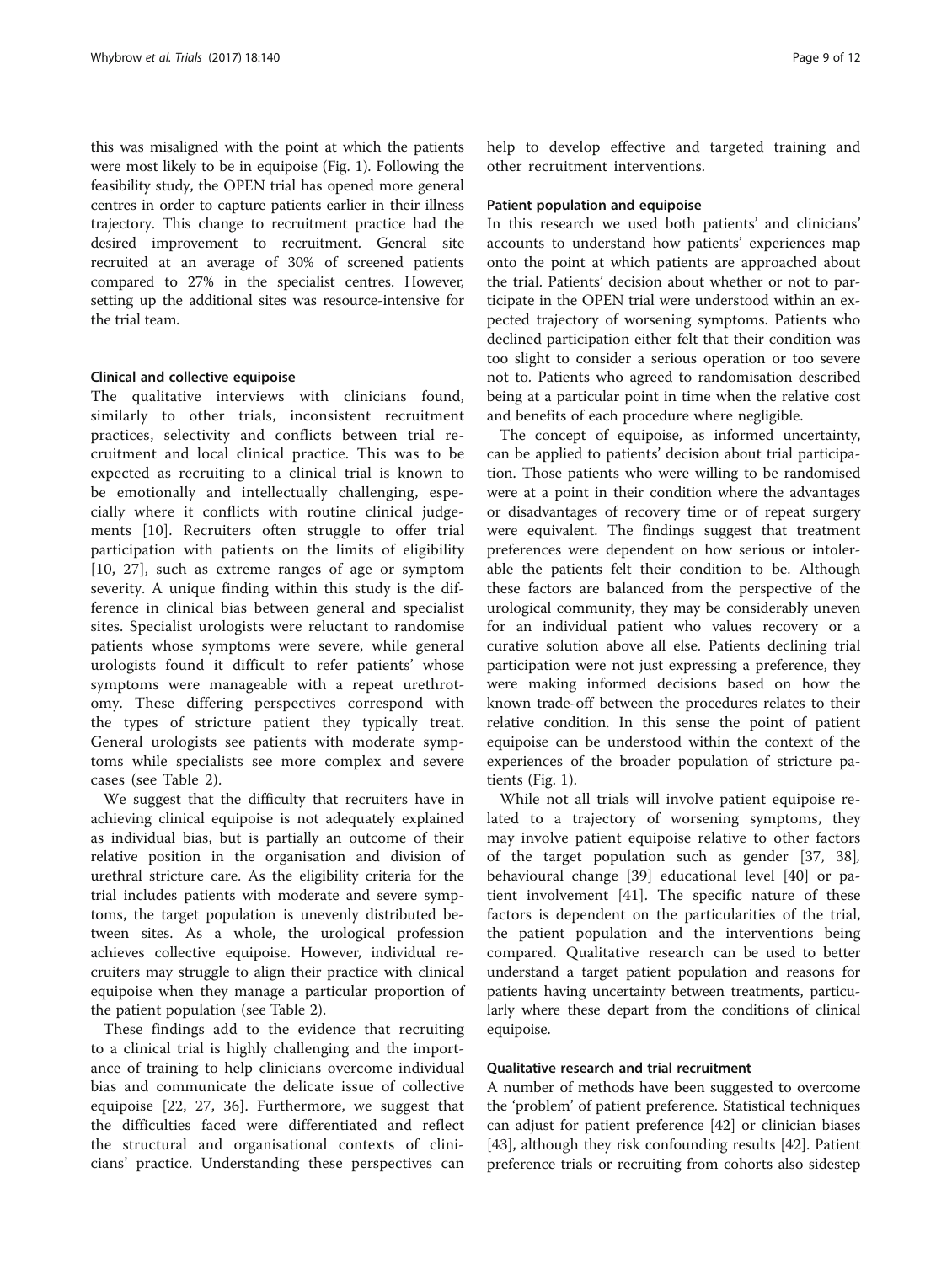the issue as these can only compliment rather than replace the '(gold) standard' of randomisation [\[44](#page-11-0)]. Qualitative research embedded within trials has emerged as the most promising approach to improving recruitment [[4\]](#page-10-0) by, for example, successfully helping clinicians to better engage with patients [[10\]](#page-10-0). Qualitative data requires careful application by development of explanatory accounts using sets of analytical techniques [\[45\]](#page-11-0). There has been a tendency to over-simplify qualitative research and reifying 'patient preference' into a linear 'barrier' to be overcome. For example, saying that patients' selfcompleted questionnaires will 'establish recruitment barriers' by avoiding 'interviewer bias' [\[46](#page-11-0)], which implicitly assumes that patients are best placed to directly answer recruitment problems. Similarly, others refer to interviewing clinicians as problematic because it is an indirect way to gain access to patient opinions [\[47](#page-11-0), [48\]](#page-11-0). These approaches are limited because they reduce the role of qualitative research to simply canvassing opinions. In contrast, interviewing clinicians may be crucial for understanding the range of patients typically seen and the context of invitations to participate. Interviewing patients is helpful in understanding their lived experience or reasons for decision-making. Such research works best when it is theoretically informed and used to develop explanatory accounts of that patient group.

In their work of reviewing and categorising qualitative research within trials, O'Cathain et al. found that trialists rarely had a good rationale for employing qualitative studies and urge that embedded qualitative methods should be more explicit and directed [[7\]](#page-10-0). We hope to have contributed to this discussion, suggesting that one way in which to guide qualitative studies within trials is to overtly explore and elucidate key factors underpinning treatment preferences and equipoise. We recommend thinking about patient equipoise as potentially involving values external to those of the trial and how these may impact on the possibilities for recruitment.

#### Conclusion

The findings of the OPEN trial qualitative study are comparable to those of other recruitment investigations in finding that patient preference and clinician selection bias are significant in limiting trial recruitment. The particular value of these findings for the OPEN trial has been in showing how and why these differ between site types. Stricture patients are unevenly represented between points of recruitment. Patients with the sufficient uncertainty to be in equipoise were approached at the appropriate point in their illness trajectory when neither treatment was felt to be superior. General and specialist clinicians had different expectations of patients and can be seen to struggle to align their practices with the collective

equipoise of the trial. The implication of these findings for the OPEN trial was to recruit patients earlier in the referral process by enrolling more general urology sites, and to develop differentiated, targeted recruitment training for general and specialist urologists.

We have suggested that patient and clinician preference, often discussed as 'barriers' to recruitment, are often an artefact of the organisation of care and the point at which patients are approached. Qualitative feasibility studies can be used to better understand the target population prior to recruitment in order to optimise the point of approaching patients. The conditions of patient preference and equipoise are likely be contingent on values other than those of collective equipoise underpinning the trial. Articulating these findings requires an epidemiological approach to the concept of equipoise, situating it as a measurable characteristic of a target patient group.

#### Abbreviations

ISD: Intermittent self-dilatation; NIHR: National Institute of Health Research; OPEN: Clarifying the management of men with recurrent urethral stricture: a pragmatic, multicentre randomised superiority trial of open urethroplasty versus endoscopic urethrotomy; QDA: Qualitative Data Analysis; RCT: Randomised controlled trial; UK: United Kingdom

#### Acknowledgements

We thank the patients and health care professionals for their participation. Thanks also to the patient and service user representative on the OPEN Trial Management Group.

#### Funding

This research was funded by the National Institute of Health Research (NIHR) Health Technology Assessment Programme (NIHR HTA, project number, 10/57/23). The views and opinions expressed herein are those of the authors and do not necessarily reflect those of the HTA programme, NIHR, NHS or the Department of Health.

#### Availability of data and materials

The OPEN trial qualitative data is not available for deposit in a repository. We do not have ethical approval to deposit full transcripts of interviews. We did not ask study participants for permission to deposit full transcripts of interviews. Publication of full transcripts of interviews could compromise anonymity and confidentiality.

#### Authors' contributions

All authors have made substantial intellectual contributions to the paper. TR and RP designed the qualitative substudy for the OPEN trial. PW collected the data and conducted the analysis under the supervision of SH and TR. The ideas presented reflect how the qualitative findings informed the OPEN trial, which was the product of ongoing meetings and discussions involving each of the authors. All four authors were involved in drafting and editing the paper. All authors read and approved the final manuscript.

#### Authors' information

Paul Whybrow, PhD, is a senior research associate at the School of Social and Community Medicine, University of Bristol, UK.

Susan Hrisos, PhD, is a senior research associate with expertise in behavioural medicine and patient experience at the Institute of Health & Society, Newcastle University, UK.

Robert Pickard, MD FRCS (Urol), is a consultant urologist and professor of urology at Newcastle University, UK.

Tim Rapley, PhD, is a senior lecturer at Newcastle University, UK.

#### Competing interests

The authors declare that they have no competing interests.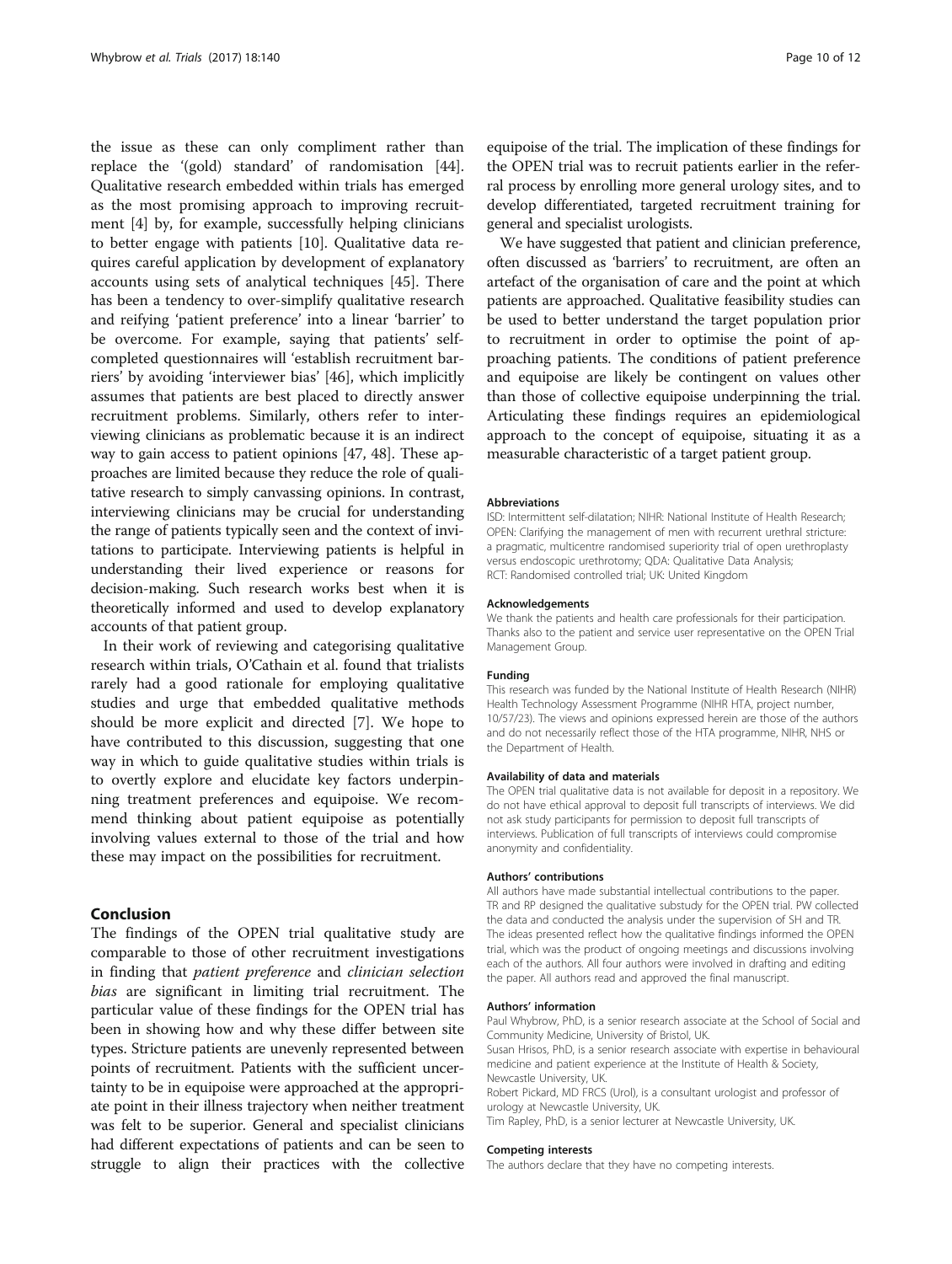#### <span id="page-10-0"></span>Consent for publication

Not applicable.

#### Ethics approval and consent to participate

All participants gave informed consent. Ethics approval received from the Newcastle and North Tyneside 1, first MREC approval date 22/10/2012, ref: 12/NE/0343.

#### Author details

<sup>1</sup>Newcastle University, Baddiley-Clark Building, Newcastle Upon Tyne NE2 4AX, UK. <sup>2</sup>Institute of Cellular Medicine, The Medical School, Newcastle University, 3rd Floor William Leech Building, Newcastle upon Tyne NE2 4HH, UK. <sup>3</sup>Present address: School for Social and Community Medicine, Canynge Hall, 39 Whatley Road, Bristol BS8 2PS, UK.

#### Received: 5 April 2016 Accepted: 16 November 2016 Published online: 27 March 2017

#### References

- 1. McDonald AM, Knight RC, Campbell MK, Entwistle VA, Grant AM, Cook JA, Elbourne D, Francis D, Garcia J, Roberts I, Snowdon C. What influences recruitment to randomised controlled trials? A review of trials funded by two UK funding agencies. Trials. 2006;7(1):9.
- 2. Paramasivan S, Huddart R, Hall E, Lewis R, Birtle A, Donovan JL. Key issues in recruitment to randomised controlled trials with very different interventions: a qualitative investigation of recruitment to the SPARE trial (CRUK/07/011). Trials. 2011;12(1):78.
- 3. Smith CT, Hickey H, Clarke M, Blazeby J, Williamson P. The trials methodological research agenda: results from a priority setting exercise. Trials. 2014;15(1):32.
- 4. Fletcher B, Gheorghe A, Moore D, Wilson S, Damery S. Improving the recruitment activity of clinicians in randomised controlled trials: a systematic review. BMJ Open. 2012;2(1):e000496.
- 5. Bower P, Wallace P, Ward E, Graffy J, Miller J, Delaney B, Kinmonth A L. Improving recruitment to health research in primary care. Fam Prac. 2009;  $(5):1-7.$
- 6. O'Cathain A, Thomas, K, Drabble S, Rudolph A, Hewison J. What can qualitative research do for randomised controlled trials? A systematic mapping review. BMJ Open. 2013;3(6). doi: [10.1136/bmjopen-2013-002889.](http://dx.doi.org/10.1136/bmjopen-2013-002889)
- 7. O'Cathain A, Thomas KJ, Drabble, SJ, Rudolph A, Goode J, Hewison J. Maximising the value of combining qualitative research and randomised controlled trials in health research: the QUAlitative Research in Trials (QUART) study—a mixed methods study. Health Technol Assess. 2014;18(38):1–197.
- 8. Donovan J, Mills N, Smith M, Brindle L, Jacoby A, Peters T, Frankel S, Neal D, Hamdy F. Quality improvement report: improving design and conduct of randomised trials by embedding them in qualitative research: ProtecT (prostate testing for cancer and treatment) study. BMJ. 2002;325(7367):766.
- 9. Wade J, Donovan JL, Lane JA, Neal DE, Hamdy FC. It's not just what you say, it's also how you say it: opening the 'black box' of informed consent appointments in randomised controlled trials. Soc Sci Med. 2009;68(11):2018–28.
- 10. Donovan J, Salis ID, Toerien M, Paramasivan S, Hamdy F, Blazeby J. The intellectual challenges and emotional consequences of equipoise contributed to the fragility of recruitment in six randomized controlled trials. J Clin Epidemiol. 2014;67(8):912–20.
- 11. Donovan JL, Paramasivan S, de Salis I, Toerien M. Clear obstacles and hidden challenges: understanding recruiter perspectives in six pragmatic randomised controlled trials. Trials. 2014;15(5):6215.
- 12. Mills N, Blazeby JM, Hamdy FC, Neal DE, Campbell B, Wilson C, Paramasivan S, Donovan JL. Training recruiters to randomized trials to facilitate recruitment and informed consent by exploring patients' treatment preferences. Trials. 2014;15(1):323.
- 13. Bower P, King M, Nazareth I, Lampe F, Sibbald B. Patient preferences in randomised controlled trials: conceptual framework and implications for research. Soc Sci Med. 2005;61(3):685–95.
- 14. Huddart RA, Hall E, Lewis R, Birtle A. Life and death of spare (selective bladder preservation against radical excision): reflections on why the spare trial closed. BJU Int. 2010;106(6):753–5.
- 15. Kaur G, Hutchison I, Mehanna H, Williamson P, Shaw R, Smith CT. Barriers to recruitment for surgical trials in head and neck oncology: a survey of trial investigators. BMJ Open. 2013;3(4). doi:[10.1136/bmjopen-2013-002625.](http://dx.doi.org/10.1136/bmjopen-2013-002625)
- 16. Ross S, Grant A, Counsell C, Gillespie W, Russell I, Prescott R. Barriers to participation in randomised controlled trials: a systematic review. J Clin Epidemiol. 1999;52(12):1143–56.
- 17. Canvin K, Jacoby A. Duty, desire or indifference? A qualitative study of patient decisions about recruitment to an epilepsy treatment trial. Trials. 2006;7(1):32.
- 18. McCann SK, Campbell MK, Entwistle VA. Reasons for participating in randomised controlled trials: conditional altruism and considerations for self. Trials. 2010;11(1):31.
- 19. Campbell M, Fitzpatrick R, Haines A, Kinmonth AL, Sandercock P, Spiegelhalter D, Tyrer P. Framework for design and evaluation of complex interventions to improve health. BMJ. 2000;321(7262):694–6.
- 20. Mills N, Donovan JL, Wade J, Hamdy FC, Neal DE, Lane JA. Exploring treatment preferences facilitated recruitment to randomized controlled trials. J Clin Epidemiol. 2011;64(10):1127–36.
- 21. Tramm R, Daws K, Schadewaldt V. Clinical trial recruitment—a complex intervention? J Clin Nurs. 2013;22(17–18):2436–43.
- 22. Treweek S, Lockhart P, Pitkethly M, Cook JA, Kjeldstrøm M, Johansen M, Taskila TK, Sullivan FK, Wilson S, Jackson C, Jones R, Mitchell ED. Methods to improve recruitment to randomised controlled trials: Cochrane systematic review and meta-analysis. BMJ Open. 2013;3(2):e002360.
- 23. Oakley A, Strange V, Bonell C, Allen E, Stephenson J, Team RS. Health services research: process evaluation in randomised controlled trials of complex interventions. BMJ. 2006;332(7538):413.
- Treweek S. Clinical trial design: increasing efficiency in evaluating new healthcare interventions. J Comp Eff Res. 2014;3(3):233–6.
- 25. Freedman B. Equipoise and the ethics of clinical research. N Engl J Med. 1987;317(3):141–5.
- 26. Gifford F. Community-equipoise and the ethics of randomized clinical trials. Bioethics. 1995;9(2):127–48.
- 27. Rooshena L, Elliot D, Wade J, Paramasivan S, Stong S, Wilson C, Beard D, Blazeby J, Birtle A, Halliday A, Rogers C, Stein R, Donovan J. Conveying equipoise during recruitment for clinical trials: qualitative synthesis of clinicians' practices across six randomised controlled trials. PLOS Medicine. 2016;13(10):e1002147. (in press).
- 28. Johnson N, Lilford RJ, Brazier W. At what level of collective equipoise does a clinical trial become ethical? J Med Ethics. 1991;17(1):30–4.
- 29. Lilford RJ, Jackson J. Equipoise and the ethics of randomization. J R Soc Med. 1995;88(10):552.
- 30. Elwyn G, Edwards A, Kinnersley P, Grol R. Shared decision making and the concept of equipoise: the competences of involving patients in healthcare choices. Br J Gen Pract. 2000;50(460):892–9.
- 31. Alderson P. Equipoise as a means of managing uncertainty: personal, communal and proxy. J Med Ethics. 1996;22(3):135–9.
- 32. Whybrow P, Rapley T, Pickard R, Hrisos S. How men manage bulbar urethral stricture by concealing urinary symptoms. Qual Health Res. 2015;25(10):1435–45.
- Braun V, Clarke V. Using thematic analysis in psychology. Qual Res Psychol. 2006;3:77–101.
- 34. Rapley T. Some pragmatics of data analysis. In: Silverman D, editor. Qualitative research: theory method and practice. London: Sage; 2011. p. 273–90.
- 35. Weitzman EA. Analyzing qualitative data with computer software. Health Serv Res. 1999;34(5 Pt 2):1241.
- 36. Townsend D, Mills N, Savović J, Donovan JL. A systematic review of training programmes for recruiters to randomised controlled trials. Trials. 2015;16(1):1–10.
- 37. Hesse-Biber S. Weaving a multimethodology and mixed methods praxis into randomized control trials to enhance credibility. Qual Inq. 2012; 18(10):876–89.
- 38. Creel AH, Losina E, Mandl LA, Marx RJ, Mahomed NN, Martin SD, Katz JN. An assessment of willingness to participate in a randomized trial of arthroscopic knee surgery in patients with osteoarthritis. Contemp Clin Trials. 2005;26(2):169–78.
- 39. McCambridge J, Sorhaindo A, Quirk A, Nanchahal K. Patient preferences and performance bias in a weight loss trial with a usual care arm. Patient Educ Couns. 2014;95(2):243–7.
- 40. Hindmarch P, Hawkins A, McColl E, Hayes M, Majsak-Newman G, Ablewhite J, Deave T, Kendrick D. Recruitment and retention strategies and the examination of attrition bias in a randomised controlled trial in children's centres serving families in disadvantaged areas of England. Trials. 2015;16(1):79.
- 41. Scott C, Walker J, White P, Lewith G. Forging convictions: the effects of active participation in a clinical trial. Soc Sci Med. 2011;72(12):2041–8.